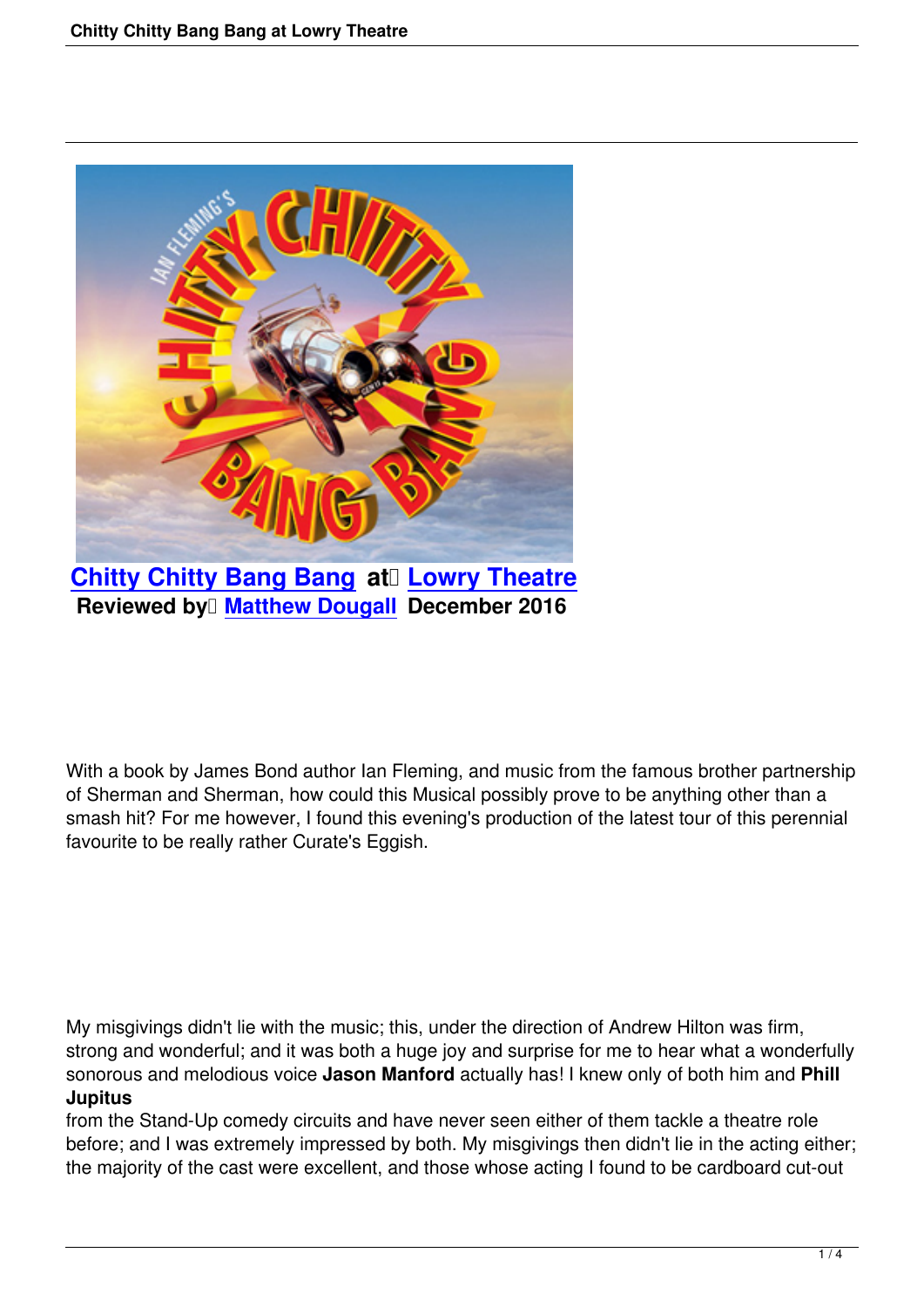and pantomimic were only doing it that way because they were directed to do so. No, my misgivings lie with the directing and the set.

Directed by **James Brining**, I found that he seemed to place more importance on things technical than on the actual acting and characterisations, and the relationships between characters and their overall development. The show relied heavily on mechanical 'gimmicks' and indeed, the Safety Curtain had to come down for a short spell during the run, as something technical was obviously not going as it should. As an aside, when this happened there was<br>immediately a voice over of **Jason Manford** as Caractacus Pot **Jason Manford** as Caractacus Potts saying one of his inventions was malfunctioning or some such diatribe, and that we should stay in our seats and not panic. Since this was clearly a pre-recorded voice - Manford was standing on stage at this point - one was left wondering why the producers found it necessary to make such a recording and how often it is used.

What the show didn't have was an array of believable and fully-rounded characters which one does find more in the original film and from previous incarnations of this Musical. Jason Manford as Caractus Potts jnr, was for me, far and away above the rest of the cast in this regard. Admittedly he is hardly ever off stage, and so has more opportunity for character development than others, but his natural style, and very human delivery instantly appealed. Coming in a close second was Caractus Potts snr, played here by **Andy Hockley**. An actor of the old school who recognised immediately that a comedy character isn't simply comedic for comedy's sake, and the comedy here came from the character, not from trying to be funny. This worked very much in his favour and he was a delight to watch on his every entrance.

Phill Jupitus was Baron Bomburst, and also the tiny cameo of Lord Scrumptious which was actually the better character. As Bomburst he did tend to overact a little, and his accent did go through several metamorphoses during the show. However that being said; Vulgaria was most definitely Bavaria in the film version, as their accents and the use of Neuschwanstein attested;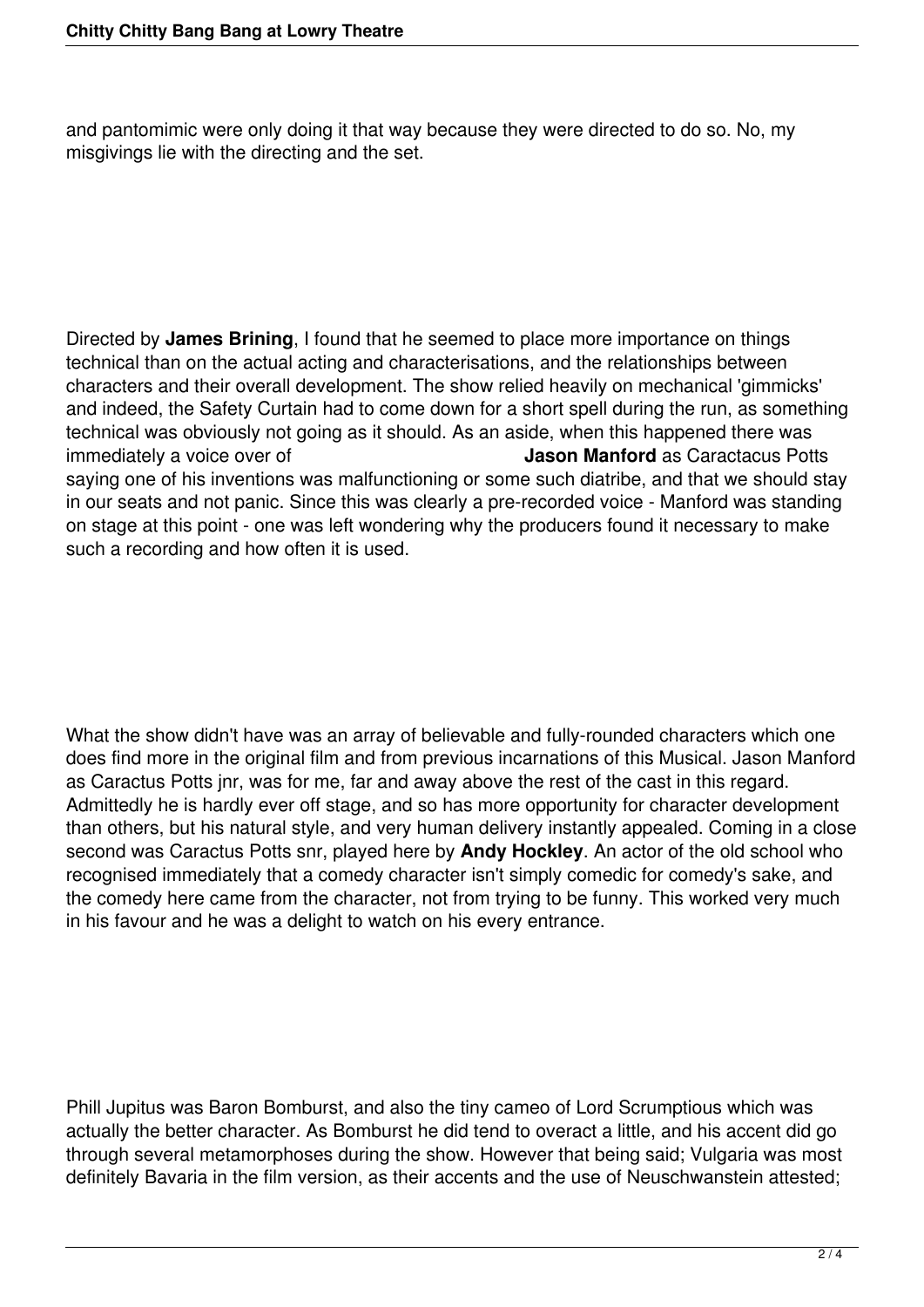but of course Vulgaria doesn't exist and so who am I to criticise an imaginary accent... just as long as that accent is consistent throughout, which it wasn't. Moreover, slightly overacting in such a role can be forgiven too when given licence to do so, and watching co-actors make a mockery of the production completely. I speak of the 'comedy' duo of Vulgarian spies, Boris and Goran ( **Sam Harrison** and **Scott Paige**) and of the Childcatcher (**Jos Vantyler** ).

These three obviously thought they were acting in a pantomime, the former as the two comedy policemen in Aladdin and the latter as King Rat. All three were obviously consummate performers and had the ability to entertain well; I simply cannot understand why the director allowed or even wanted them to be so overtly mono-dimensional and over-the-top.

My misgivings also concerned the set. I understand obviously that the full depth of the stage could not be utilised due to the hydraulics for the car, but using the same few flats continuously with little or no variation to them, for a Number 1 tour with star names in the cast seemed a little plain, unadventurous and yes, boring! The projections, of which there were many, didn't work particularly well either. In order to cover such a large scape, there would only be one place in the entire theatre where these projections would be fully in focus and look good; and it wasn't where I was sitting! Most were out of focus, didn't present the true colours, and none managed to obliterate the background they were being projected on. The ones which worked best were those towards the end when the car travels down the country lane to the beach, and then is chased by the Vulgarian war ship. Other smaller and more kitsch ideas, such as the projections for Hushabye Mountain were simply unnecessary, out of place and distracting.

With an excellent and rather underused ensemble the best number in the whole show was of course 'Me Ol' Bamboo', and I also thought **Charlotte Wakefield**'s 'Doll On A Music Box' was excellently measured and choreographed. Such a pity that Manford couldn't have been more acrobatic for his clown routine.